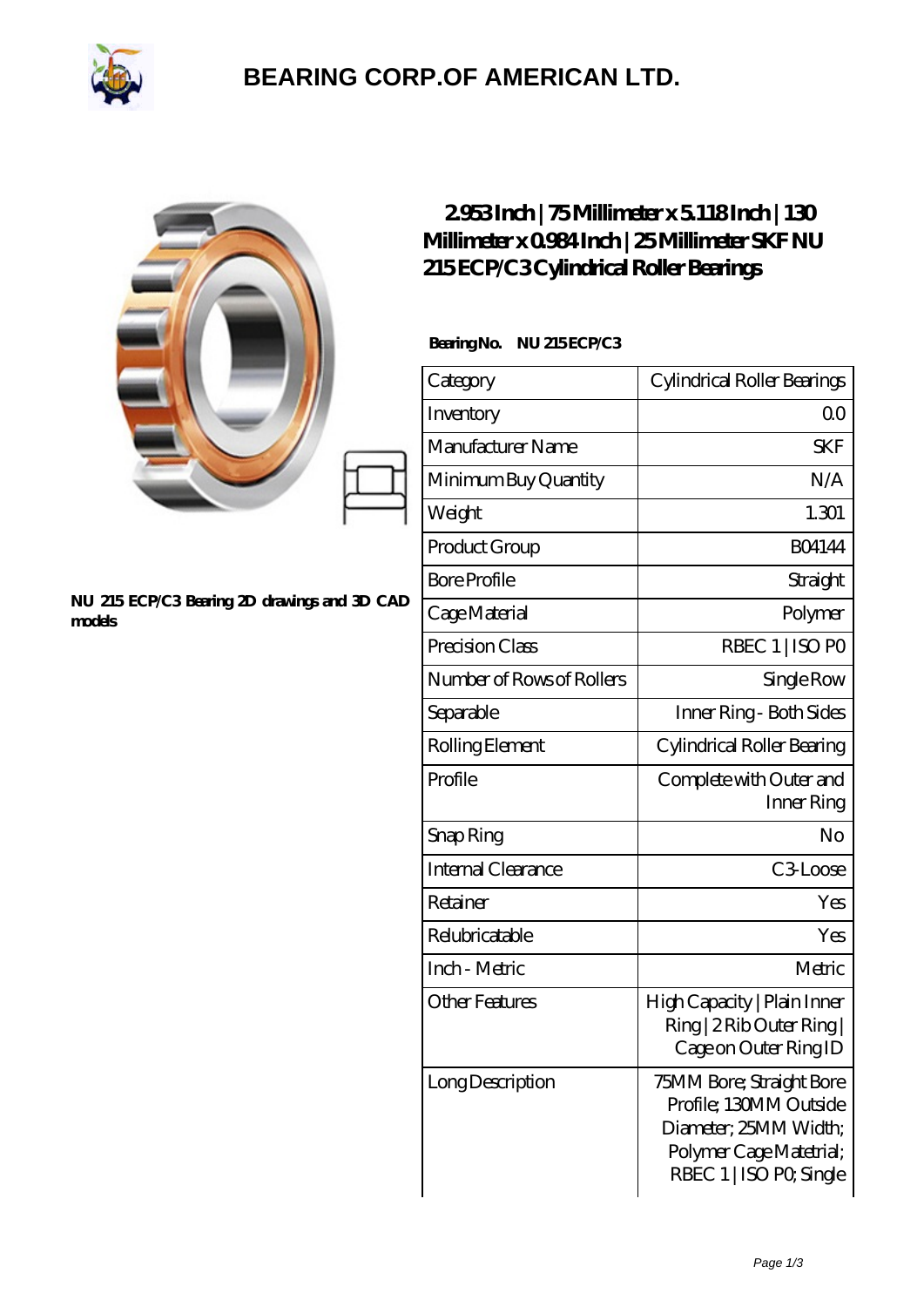

## **[BEARING CORP.OF AMERICAN LTD.](https://2urt-utz.de)**

|                          | Row, Inner Ring - Both<br>Sides Separable; No Snap               |
|--------------------------|------------------------------------------------------------------|
|                          | Ring, Relubricatable;<br>C <sub>3</sub> Loose Int                |
| Category                 | Cylindrical Roller Bearing                                       |
| <b>UNSPSC</b>            | 31171547                                                         |
| Harmonized Tariff Code   | 8482.5000.00                                                     |
| Noun                     | Bearing                                                          |
| Manufacturer URL         | http://www.skf.com                                               |
| Manufacturer Item Number | NU 215ECP/C3                                                     |
| Weight/LBS               | 2866                                                             |
| $\mathbf d$              | 2953Inch   75 Millimeter                                         |
| D                        | 5.118Inch   130Millimeter                                        |
| B                        | 0.984 Inch   25 Millimeter                                       |
| bore diameter:           | $75$ mm                                                          |
| precision rating         | RBEC 1 (ISO Class<br>Normal)                                     |
| outside diameter:        | 130mm                                                            |
| maximum rpm:             | 6000RPM                                                          |
| overall width:           | $25 \text{mm}$                                                   |
| bearing material:        | Steel                                                            |
| flanges:                 | (2) Outer Ring                                                   |
| cage material:           | Polyamide                                                        |
| bore type:               | Straight                                                         |
| finish/coating           | Uncoated                                                         |
| number of rows           |                                                                  |
| closure type:            | Open                                                             |
| internal clearance:      | C <sub>3</sub>                                                   |
| application:             | Piston Type Machines,<br>Rolling Mills<br>Spindles/Machine Tools |
| ring separation:         | Separable Ring                                                   |
| outer ring width:        | 25 <sub>mm</sub>                                                 |
| operating temperature    | Maximum of $+30^\circ$<br>$\mathbb{F}$                           |